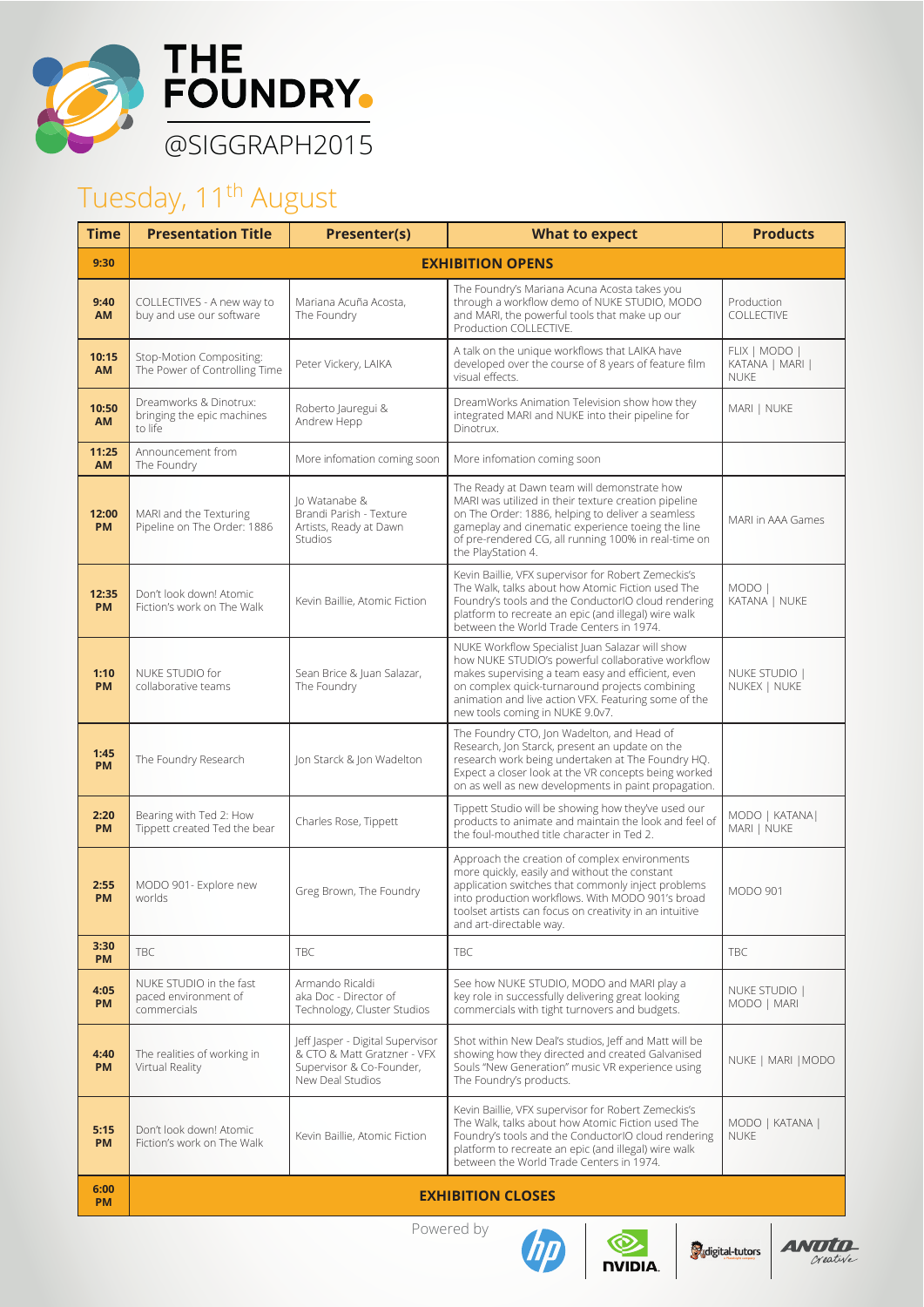

## Wednesday, 12<sup>th</sup> August - LIVE STREAMING DAY

| <b>Time</b>        | <b>Presentation Title</b>                                        | <b>Presenter(s)</b>                                                                                                       | <b>What to expect</b>                                                                                                                                                                                                                                                                                   | <b>Products</b>                                 |  |  |
|--------------------|------------------------------------------------------------------|---------------------------------------------------------------------------------------------------------------------------|---------------------------------------------------------------------------------------------------------------------------------------------------------------------------------------------------------------------------------------------------------------------------------------------------------|-------------------------------------------------|--|--|
| 9:30               | <b>EXHIBITION OPENS</b>                                          |                                                                                                                           |                                                                                                                                                                                                                                                                                                         |                                                 |  |  |
| 10:00<br><b>AM</b> | <b>STREAM COMMENCE</b>                                           |                                                                                                                           |                                                                                                                                                                                                                                                                                                         |                                                 |  |  |
| 10:05<br><b>AM</b> | Announcement from<br>The Foundry                                 | More infomation<br>coming soon                                                                                            | More infomation coming soon                                                                                                                                                                                                                                                                             |                                                 |  |  |
| 10:45<br><b>AM</b> | FUTURE PROOFING OF<br>YOUR BUSINESS - PANEL<br><b>DISCUSSION</b> | Villusion, New Deal,<br>Magnopus, Mike Seymour                                                                            | Industry guru Mike Seymour joins business leaders at these<br>innovative companies to talk about the challenges within<br>the industry and the creative ways they've turned these<br>challenges into new opportunities.                                                                                 |                                                 |  |  |
| 11:30<br><b>AM</b> | MARI and the<br>Texturing Pipeline on<br>The Order: 1886         | lo Watanabe &<br>Brandi Parish - Texture<br>Artists, Ready at Dawn<br><b>Studios</b>                                      | The Ready at Dawn team will demonstrate how MARI was<br>utilized in their texture creation pipeline on The Order:<br>1886, helping to deliver a seamless gameplay and cinematic<br>experience toeing the line of pre-rendered CG, all running<br>100% in real-time on the PlayStation 4.                | MARI in AAA Games                               |  |  |
| 12:10<br><b>PM</b> | Stop-Motion Compositing:<br>The Power of Controlling<br>Time     | Peter Vickery, LAIKA                                                                                                      | A talk on the unique workflows that LAIKA have developed<br>over the course of 8 years of feature film visual effects.                                                                                                                                                                                  | FLIX   MODO  <br>KATANA   MARI  <br><b>NUKE</b> |  |  |
| 12:50<br><b>PM</b> | Bearing with<br>Ted 2: How Tippett<br>created Ted the bear       | Charles Rose, Tippett                                                                                                     | Tippett Studio will be showing how they've used our<br>products to animate and maintain the look and feel of the<br>foul-mouthed title character in Ted 2.                                                                                                                                              | MODO   KATANA  <br>MARI   NUKE                  |  |  |
| 1:30<br><b>PM</b>  | The realities of working in<br>Virtual Reality                   | leff lasper - Digital<br>Supervisor & CTO & Matt<br>Gratzner - VFX Supervisor<br>& Co-Founder, New Deal<br><b>Studios</b> | Shot within New Deal's studios, Jeff and Matt will be<br>showing how they directed and created Galvanised Souls<br>"New Generation" music VR experience using<br>The Foundry's products.                                                                                                                | NUKE   MARI   MODO                              |  |  |
| 2:10<br><b>PM</b>  | The Foundry Research                                             | Jon Starck & Jon Wadelton                                                                                                 | The Foundry CTO, Jon Wadelton, and Head of Research,<br>Jon Starck, present an update on the research work being<br>undertaken at The Foundry HQ. Expect a closer look at the<br>VR concepts being worked on as well as new developments<br>in paint propagation.                                       |                                                 |  |  |
| 2:40<br><b>PM</b>  |                                                                  |                                                                                                                           | <b>STREAM END</b>                                                                                                                                                                                                                                                                                       |                                                 |  |  |
| 2:50<br><b>PM</b>  | NUKE STUDIO for<br>collaborative teams                           | Charles Rose, Tippett                                                                                                     | NUKE Workflow Specialist Juan Salazar will show how NUKE<br>STUDIO's powerful collaborative workflow makes supervis-<br>ing a team easy and efficient, even on complex quick-turn-<br>around projects combining animation and live action VFX.<br>Featuring some of the new tools coming in NUKE 9.0v7. | NUKE STUDIO  <br>NUKEX   NUKE                   |  |  |
| 3:25<br><b>PM</b>  | Dreamworks & Dinotrux:<br>bringing the epic<br>machines to life  | Roberto Jauregui &<br>Andrew Hepp                                                                                         | DreamWorks Animation Television show how they<br>integrated MARI and NUKE into their pipeline for Dinotrux.                                                                                                                                                                                             | MARI   NUKE                                     |  |  |
| 4:00<br><b>PM</b>  | Modo 901- Explore<br>new worlds                                  | Greg Brown, The Foundry                                                                                                   | Approach the creation of complex environments more<br>quickly, easily and without the constant application switches<br>that commonly inject problems into production workflows.<br>With MODO 901's broad toolset artists can focus on creativ-<br>ity in an intuitive and art-directable way.           | <b>MODO 901</b>                                 |  |  |
| 4:35<br><b>PM</b>  | Don't look down!<br>Atomic Fiction's work<br>on The Walk         | Kevin Baillie, Atomic Fiction                                                                                             | Kevin Baillie, VFX supervisor for Robert Zemeckis's The Walk,<br>talks about how Atomic Fiction used The Foundry's tools<br>and the ConductorIO cloud rendering platform to recreate<br>an epic (and illegal) wire walk between the World Trade<br>Centers in 1974.                                     | MODO   KATANA  <br><b>NUKE</b>                  |  |  |
| 5:10<br><b>PM</b>  | NUKE STUDIO in the fast<br>paced environment of<br>commercials   | Armando Ricaldi<br>aka Doc - Director of<br>Technology, Cluster Studios                                                   | See how NUKE STUDIO, MODO and MARI play a key role in<br>successfully delivering great looking commercials with tight<br>turnovers and budgets.                                                                                                                                                         | NUKE STUDIO  <br>MODO   MARI                    |  |  |
| 5:45<br><b>PM</b>  | 15 mins Tips and Tricks<br>using MODO                            | Greg Brown, The Foundry                                                                                                   | Join MODO lover and master Greg for a quick MODO tips<br>and tricks session.                                                                                                                                                                                                                            | <b>MODO</b>                                     |  |  |
| 6:00<br><b>PM</b>  |                                                                  |                                                                                                                           | <b>EXHIBITION CLOSES</b>                                                                                                                                                                                                                                                                                |                                                 |  |  |

Powered by